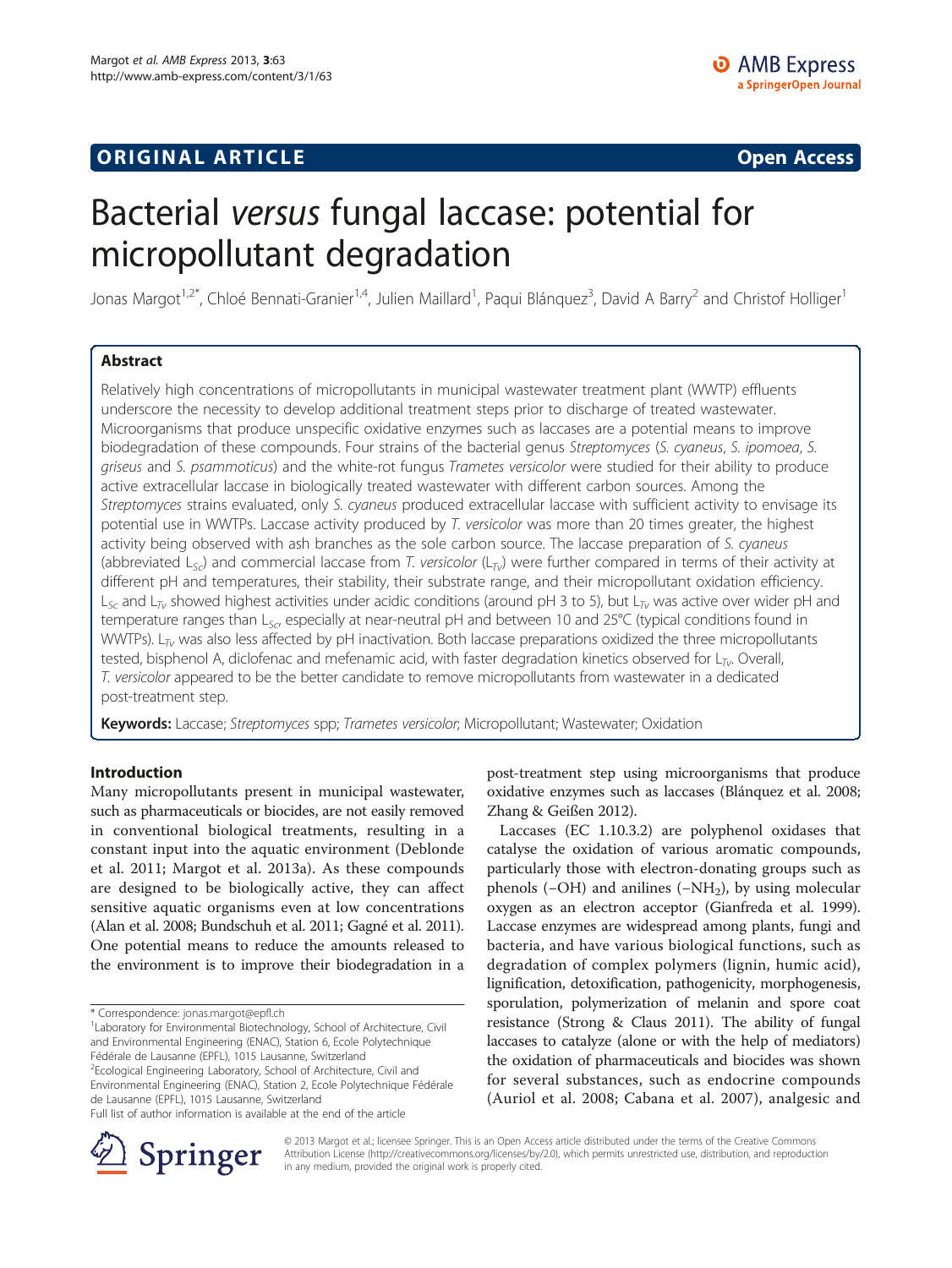anti-inflammatory drugs (Lu et al. [2009;](#page-12-0) Marco-Urrea et al. [2010;](#page-12-0) Margot et al. [2013b\)](#page-13-0), antibiotics (Schwarz et al. [2010;](#page-13-0) Suda et al. [2012\)](#page-13-0), UV filter (Garcia et al. [2011](#page-12-0)), biocides (Margot et al. [2013b](#page-13-0)) and various halogenated pesticides (Torres-Duarte et al. [2009](#page-13-0)). Due to their wide range of substrates and the sole requirement of oxygen as the co-substrate, laccases appear to be a promising biocatalyst to enhance the biodegradation of micropollutants in wastewater in a complementary treatment step.

In order to overcome the cost associated with the large amount of free laccase required in real applications (due to losses during the treatment), two strategies have been envisaged, i.e., (i) immobilization of the enzymes on solid supports in order to reuse them several times (Fernández-Fernández et al. [2012\)](#page-12-0) or (ii) production of the enzyme during wastewater treatment using laccaseproducing microorganisms and cheap substrates (e.g., agriculture or forestry waste) (Libra et al. [2003](#page-12-0)). The latter option avoids expensive immobilization processes while it could further improve the degradation of micropollutants along with other oxidative enzymes produced by these organisms, such as peroxidases or oxygenases. It would, however, require growing and maintaining the laccase-producing organisms in the wastewater treatment plants (WWTPs), a process that is still little studied (Zhang & Geißen [2012](#page-13-0); Libra et al. [2003;](#page-12-0) Blánquez et al. [2006\)](#page-12-0). While the extensively studied white-rot wooddegrading fungi such as Trametes versicolor are attractive candidates with their high production rates of extracellular lignolytic enzymes (Nyanhongo et al. [2007\)](#page-13-0), very little is known about the potential of bacterial laccases for bioremediation applications. Wastewater treatment involving bacteria is, however, considered to be more stable, as bacteria generally tolerate a broader range of habitats and grow faster than fungi (Harms et al. [2011\)](#page-12-0). Moreover, in contrast to fungal laccases, some bacterial laccases can be highly active and much more stable at high temperatures, at high pH as well as at high chloride concentrations (Bugg et al. [2011;](#page-12-0) Dwivedi et al. [2011](#page-12-0); Reiss et al. [2011](#page-13-0); Sharma et al. [2007\)](#page-13-0).

Most bacterial laccases studied so far are located intracellularly, which is a disadvantage for micropollutant degradation (Sharma et al. [2007\)](#page-13-0). However, some strains of Streptomyces spp. produce extracellular laccases, such as S. psammoticus MTCC 7334 (Niladevi et al. [2008a](#page-13-0)), S. cyaneus CECT 3335 (Arias et al. [2003](#page-12-0)), S. ipomoea CECT 3341 (Molina-Guijarro et al. [2009](#page-13-0)) or S. griseus NBRC 13350 (Endo et al. [2002\)](#page-12-0). Moreover, laccases from S. psammoticus and S. ipomoea showed unusually high activity at the slightly alkaline pH values (7–8) found in wastewater, as well as tolerance to high NaCl  $(> 1 M)$  concentrations (Molina-Guijarro et al. [2009;](#page-13-0) Niladevi et al. [2008a](#page-13-0)). High laccase activity was also observed in the culture supernatant of S. psammoticus and S. cyaneus

(Arias et al. [2003;](#page-12-0) Niladevi et al. [2009](#page-13-0)), suggesting suitability of these strains for bioremediation applications.

The goal of this study was thus to assess the potential of four laccase-producing strains of Streptomyces bacteria, namely S. cyaneus CECT 3335, S. psammoticus MTCC 7334, S. ipomoea CECT 3341, and S. griseus NBRC 13350, together with the white-rot fungus T. versicolor, to select the best candidate for future use in municipal wastewater post-treatment, e.g., in a biotrickling or sand filter. More specifically, the goals were to study: (i) their ability to produce laccase in biologically treated wastewater on cheap substrates, such as agricultural, forestry or food industry wastes, in a sufficient quantity to oxidize the pollutants in a reasonable time  $(< 1 d)$ , (ii) their laccase activity at different pH and temperature in order to determine optimal conditions for wastewater treatment, (iii) the inhibition of laccase activity by compounds present in wastewater such as salts, (iv) laccase stability in the pH range potentially found in the treatment, and finally (v) the laccase substrate range and their ability to oxidize different phenolic and aniline micropollutants in the pH range found in wastewater.

## Materials and methods

## Chemicals, choice of micropollutants, and commercial laccase enzyme

Three micropollutants were selected as model compounds for this study because of their regular presence in municipal WWTP effluent at relatively high concentrations (average between 300–1000 ng  $l^{-1}$ ) (Kase et al. [2011\)](#page-12-0), their potential toxicity (Crain et al. [2007;](#page-12-0) Triebskorn et al. [2004](#page-13-0)) and because they are prone to oxidation by the laccase of T. versicolor (Margot et al. [2013b](#page-13-0)): the anti-inflammatory drugs mefenamic acid (MFA) and diclofenac (DCF), both aniline compounds, and the plastic additive bisphenol A (BPA), a phenolic substance.

BPA, DFC sodium salt, and MFA (purity > 97%), laccase preparation from T. versicolor (ref. 38429, Sigma), 2,2' azino-bis(3-ethylbenzthiazoline-6-sulphonic acid) (ABTS), 2,6-dimethoxyphenol (DMP), syringaldazine and guaiacol were purchased from Sigma-Aldrich Chemie GmbH (Buchs, Switzerland). All other chemicals used were purchased from either Sigma-Aldrich or Fisher Scientific AG (Wohlen, Switzerland). Soy flour, spelt flour and oat bran, all from organic production, and spruce wood chips were purchased at a local supermarket (Coop, Lausanne, Switzerland). Wheat straw flour was purchased from Provimi Kilba (Cossonay, Switzerland). Dry rushes (Juncus genus, stem diameter: 0.2-0.4 mm), dry ash branches (Fraxinus genus, with bark, diameter of the branches: 0.3-0.7 mm) and dry beech sawdust (*Fagus* genus) were collected in a wetland and in the forest next to L'Isle (Switzerland). Oat bran and spruce wood chips were ground to obtain fine particles  $(< 1$  mm). Ash branches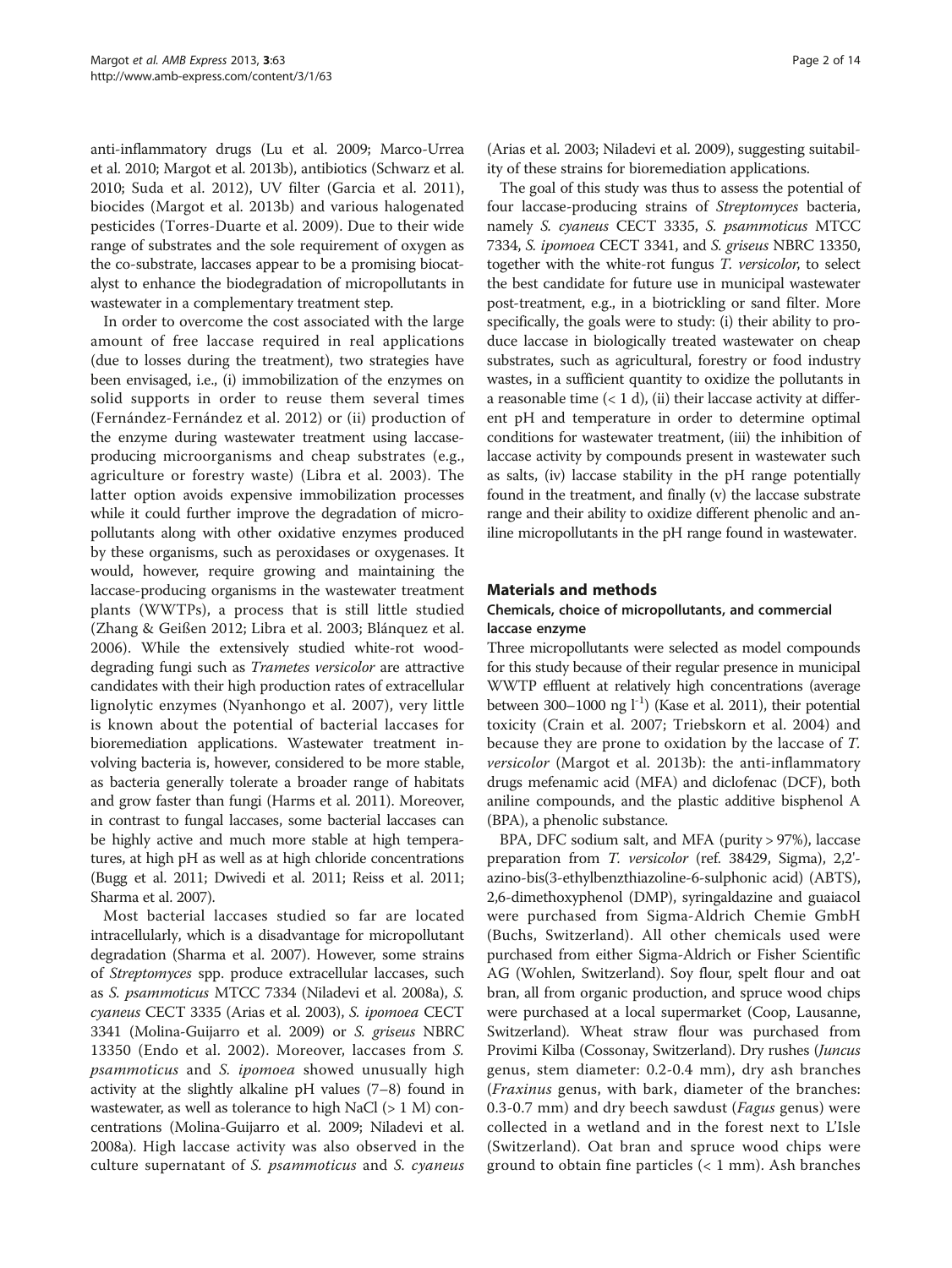and rushes were cut into sections of 0.5-1.0 cm, washed with tap water and oven-dried for 24 h at 60°C.

#### Microorganisms and inoculum preparation

Pure strains of S. cyaneus CECT 3335 and S. ipomoea CECT 3341 (from Spanish Type Culture Collection, Valencia, Spain), S. griseus NBRC 13350 (from NITE Biological Resource Center, Chiba, Japan) and S. psammoticus MTCC 7334 (from Microbial Type Culture Collection, Chandigarh, India) were cultivated in GYM streptomyces medium (DSMZ, medium 65 (in g  $1^{-1}$ ): glucose – 4, yeast extract – 4, malt extract – 10, pH 7.2) at  $30^{\circ}$ C, 140 rpm during 4 d. Cell pellets were collected by centrifugation, washed 3 times with phosphate-buffered saline (PBS (in g l<sup>-1</sup>): NaCl – 8, KCl – 0.2, Na<sub>2</sub>HPO<sub>4</sub> – 1.44,  $KH_2PO_4 - 0.24$ , pH 7.4) and then stored as cells suspension (with typical cell density of  $\sim$ 7 × 10<sup>3</sup> CFU ml<sup>-1</sup>) in PBS with 5% glycerol at −80°C to be used as inoculum. The strain T. versicolor ATCC 42530 (from American Type Culture Collection, Manassas, Virginia, USA) was maintained by sub-culturing it every 30 d on 20 g  $l^{-1}$  malt extract agar (15 g  $1^{-1}$ ) slants (pH 4.5) at 25°C. A mycelial suspension of T. versicolor was prepared by homogenizing 5–7 d grown mycelium in malt extract medium (20 g  $l^{-1}$ , pH 4.5) as described by Blánquez et al. ([2004\)](#page-12-0), and then stored in saline solution (NaCl – 8 g  $l^{-1}$ ) at 4°C until use as inoculums  $(8.5 \text{ g l}^{-1}$  dry volatile solid mycelium).

#### Laccase production

Production of laccase by the four Streptomyces strains was done in ISP9 mineral medium (Shirling & Gottlieb [1966](#page-13-0)) composed of (in g l<sup>-1</sup>): (NH<sub>4</sub>)<sub>2</sub>SO<sub>4</sub> – 2.64, KH<sub>2</sub>PO<sub>4</sub> anhydrous – 2.38,  $K_2HPO_4 \cdot 3H_2O$  – 5.65,  $MgSO_4 \cdot$  $7H<sub>2</sub>O - 0.1$ , with the following trace elements (in mg  $l^{-1}$ ):  $FeSO_4 \cdot 7H_2O - 1.1$ ,  $ZnSO_4 \cdot 7H_2O - 1.5$ ,  $CuSO_4 \cdot 5H_2O -$ 6.4 and  $MnCl_2 \tcdot 4H_2O - 7.9$ , pH 6.6 – 6.9. In this mineral medium, five different carbon sources were tested at 10 g  $1^{-1}$ : soy flour, oat bran, glucose, wheat straw flour and spruce sawdust. Production of laccase activity by S. cyaneus was also tested in a modified and optimized ISP9 mineral medium, with 6.4 times less copper (1 mg  $1^{-1}$  CuSO<sub>4</sub> $\cdot$  5H<sub>2</sub>O), and with the same five different carbon sources (at 10 g  $l^{-1}$ ) except glucose, which was replaced by spelt flour.

Finally, to test the ability of S. cyaneus and T. versicolor to produce laccase activity in wastewater, secondary treated wastewater was collected (grab sample) at the Lausanne (Switzerland) municipal WWTP in the effluent of a moving bed bioreactor with full nitrification. The ionic wastewater composition, measured by ion chromatography–conductivity detector (Dionex DX 500), was (in mg  $1^{-1}$ ): P-PO $_{4}^{2}$  – 1.0,  $SO_4^{2-}$  – 229, Cl<sup>-</sup> – 837, N-NO<sub>3</sub> – 93, N-NH<sub>4</sub> – 0.09,  $Mg^{2+}$  – 11.5, Ca<sup>2+</sup> – 83, Na<sup>+</sup> – 74, K<sup>+</sup> – 15.4. In this wastewater, five different sources of carbon were tested:

soy flour (10 g  $I^{-1}$ , initial pH after substrate addition: 6.8), spelt flour (10 g  $1^{-1}$ , pH 7.1), rushes (20 g  $1^{-1}$ , pH 5.5), ash branches (100 g  $l^{-1}$ , pH 4.8) and beech sawdust (20 g  $l^{-1}$ , pH 5.9).

The liquid media and the wastewater, together with their carbon sources, were autoclaved 30 min at 121°C and then inoculated with 0.33% or 0.67% (v/v) of, respectively, Streptomyces and T. versicolor inocula. Cultures were incubated at 30°C for 23 d and shaken at 140 rpm to ensure aerobic conditions. Every 1–3 d, 1.5 ml was withdrawn in aseptic conditions from each culture flask and centrifuged at  $10,000 g$  for 20 min. Cell-free culture supernatants were then used directly to determine laccase activity and pH. At the end of the incubation period, cell-free supernatants from the remaining cultures showing the highest activity were collected with the same procedure, filtered at 0.45 μm (Filtropur, Sarstedt), and stored at −20°C until they were used as extracellular crude enzyme preparations.

#### Concentrated S. cyaneus laccase preparation

For micropollutant degradation and laccase stability assays, as laccase activity in the extracellular crude enzyme preparation was not always high enough, 100 ml of cell-free culture supernatant of S. cyaneus (in modified ISP9 medium with soy flour), filtered at 0.45 μm, were concentrated 33 times by ultrafiltration (Vivaspin 20 centrifugation devices, PES membranes, MWCO: 30 kDa, from Startorius AG, Göttingen, Germany) to obtain 3 ml of laccase concentrated at  $\sim$ 2000 U l<sup>-1</sup>.

#### Laccase activity test

Laccase activity was determined using a colorimetric assay by measuring the oxidation of 0.5 mM ABTS in oxygen-saturated acetate buffer (0.1 M) at pH 4.5 and 25°C as described by Margot et al. [\(2013b\)](#page-13-0). Crude laccase preparation was added to the solution and the increase of absorbance at 420 nm was monitored with a temperaturecontrolled spectrophotometer (U-3010, Hitachi, Tokyo, Japan). One unit of activity (U) was defined by the oxidation of one μmol of ABTS per min, using the extinction coefficient  $\varepsilon_{420nm}$  of 36,000 M<sup>-1</sup> cm<sup>-1</sup> (Childs & Bardsley [1975](#page-12-0)).

The laccase ability to oxidize other substrates was determined by the same procedure, monitoring the oxidation at 468 nm ( $\varepsilon_{468\text{nm}}$ : 27,500 M<sup>-1</sup> cm<sup>-1</sup>) (Muñoz et al. [1997](#page-13-0)), 470 nm ( $\varepsilon$ <sub>470nm</sub>: 26,600 M<sup>-1</sup> cm<sup>-1</sup>) (Koduri & Tien [1995](#page-12-0)) and 526 nm  $(\varepsilon_{526nm}$ : 65,000 M<sup>-1</sup> cm<sup>-1</sup>) (Palmieri et al. [1997](#page-13-0)) for, respectively, 2,6-dimethoxyphenol (DMP, at 0.5 mM), guaiacol (at 0.5 mM) and syringaldazine (at 0.01 mM, stock solution of 0.216 mM in methanol).

#### Influence of the pH on laccase activity

Laccase activity was measured at different pH values, from 2.6 to 8, in citric acid (2 – 40 mM) - dibasic sodium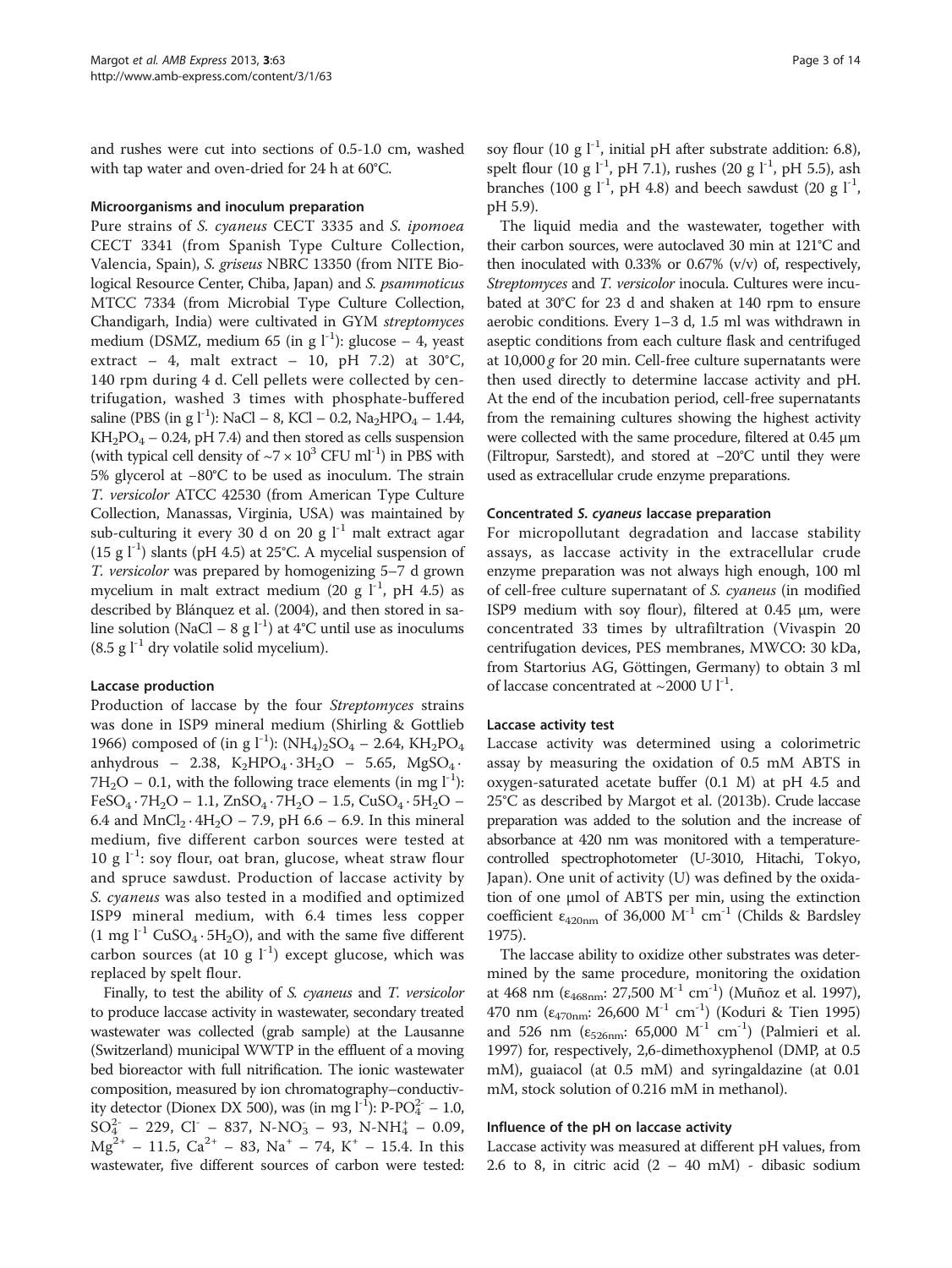phosphate (8 – 130 mM) buffers, with four different substrates: ABTS (0.5 mM), DMP (0.5 mM), syringaldazine (0.01 mM) and guaiacol (0.5 mM). Aliquots of 200  $\mu$ l of S. cyaneus crude laccase preparation ( $L_{Sc}$ ), or 30 to 200 µl of T. versicolor commercial laccase solution ( $L_{Tv}$ , 0.1 g l<sup>-1</sup>) were added to a total of 1200 μl of reaction mixture, the activity of which was measured at 25°C as described above. The pH was measured in the solution after addition of the laccase preparation. Measurements were conducted in duplicate.

#### Temperature influence on the activity

Laccase activity was measured at different temperatures, from 10 to 80°C, in acetate buffer (0.1 M, pH 4.5 at  $25^{\circ}$ C), with 0.5 mM ABTS. Aliquots of 30 to 200 <sup>μ</sup>l of S. cyaneus crude laccase preparation, or 30 <sup>μ</sup>l of T. versicolor commercial laccase solution (0.1 g  $l^{-1}$ ) were added to 1200 μl of reaction mixture after which the activity was measured as described above. The temperature and pH were checked in the spectrophotometer cuvettes before and after the reaction. Measurements were conducted on 2 to 3 replicates. As the pH of the acetate buffer decreased when the temperature increased (Additional file [1:](#page-12-0) Figure S1, Supporting information (SI)), the measured activities were corrected to an equivalent activity at pH 4.5, as described in the SI, section 1.

#### Stability at different pH

Laccase stability was assessed in pure water, as well as in buffer solutions at different pH. Citric acid (5 – 20 mM) dibasic sodium phosphate (10 – 40 mM) buffers were used for pH 3 to 7, and Tris – HCl buffers (50 mM) for pH 8 and 9. Concentrated S. cyaneus crude laccase preparation or commercial T. versicolor laccase were added to the buffers to reach an initial laccase activity of 130 U  $l^{-1}$ and then incubated in the dark at 25°C for 55 d. The laccase activity and the pH in the solutions were monitored regularly. Experiments were conducted in duplicate.

#### Inhibition by sodium chloride

The inhibitory effect of sodium chloride was assessed by measuring the laccase activity with ABTS in acetate buffer  $(0.1 \text{ M}, \text{pH } 4.5)$  containing from 0 to 600 mM  $(0-35 \text{ g } l^{-1})$ of NaCl. Crude S. cyaneus laccase preparation or commercial T. versicolor laccase were added to the solution (initial laccase activity without inhibitors of 10 U  $l^{-1}$ ), incubated for 30 s, before measuring the activity with the addition of ABTS (0.5 mM).

## Micropollutant analysis

Determination of BPA, DFC and MFA concentrations was carried out by reverse phase liquid chromatography with a diode-array detector (HPLC-DAD) (LC-2000plus, Jasco, Tokyo, Japan, equipped with Bondapack-C18 column,

15–20 μm, 3.9 mm × 300 mm, Waters<sup>TM</sup>, Milford, USA) as described by Margot et al. [\(2013b\)](#page-13-0). Briefly, separation of the compounds was conducted with a 20-min gradient, at 1 ml min<sup>-1</sup>, of pure H<sub>2</sub>O containing 0.1% acetic acid and increasing concentration of methanol from 40 to 65% (v/v). Detection of the compounds was done by DAD at 200, 224 and 278 nm. The limit of detection (LOD) was around 0.3 mg  $l^{-1}$  (~1  $\mu$ M).

## Micropollutant oxidation assay with laccase at different pH

Micropollutant oxidation assays were performed as previously described by Margot et al. ([2013b](#page-13-0)) in citrate phosphate buffer (30–40 mM) at three different pH values (5, 6 and 7) with a mixture of the three compounds at 20 mg  $I^{-1}$  each: DFC, MFA and BPA. Relatively high concentrations were tested to use a fast and simple analytical method (HPLC-DAD). As the pollutant stock solutions were prepared in methanol or acetone, the reaction mixture contained at the end 4% (v/v) of methanol and 2% of acetone, which did not significantly influence laccase activity. Batch reactions were conducted in 2-ml glass vials containing 1 ml of oxygen-saturated reaction mixture. Reactions were initiated by adding laccase preparation to obtain an initial activity of 210–220 U  $l^{-1}$ . For T. versicolor laccase, a stock solution of commercial enzyme  $(1 \text{ g } l^{-1}$  in pure water) was used. For *S. cyaneus* laccase, concentrated crude enzyme preparation (laccase activity of 2000 U  $I^{-1}$ ) was added. The vials were incubated in the dark at 25°C under static conditions for 12 d. As shown in a previous study (Margot et al. [2013b](#page-13-0)), diffusion of oxygen from the air space was sufficient to maintain a high level of dissolved oxygen during the reaction. After defined reaction times, aliquots (50 μl) were withdrawn from each vial and directly injected into the HPLC column to analyse micropollutant concentrations. Controls without laccase were performed at the three pH values to assess chemical degradation. Duplicate experiments were conducted. Laccase activity and pH were analysed at the beginning and at the end of the incubation period in each vial. The pH stayed stable during the experiments in all the vials.

## Results

## Production of laccase activity by Streptomyces strains

Among the four strains of Streptomyces tested in ISP9 medium, laccase activity was only detected in the culture supernatant of S. cyaneus (with soy flour: 35 U  $1^{-1}$ , oat bran: 2.75 U  $1^{-1}$  and glucose: 3.75 U  $1^{-1}$ ) and S. *ipomoea* (with soy flour:  $0.75 \text{ U } l^{-1}$  and oat bran:  $0.5 \text{ U } l^{-1}$ ), despite notable growth of all four strains in the media containing soy flour and oat bran. No laccase activity was detected in the cultures of S. psammoticus and S. griseus, neither in ISP9 medium with the five different carbon sources, nor in another specific medium with wheat straw and yeast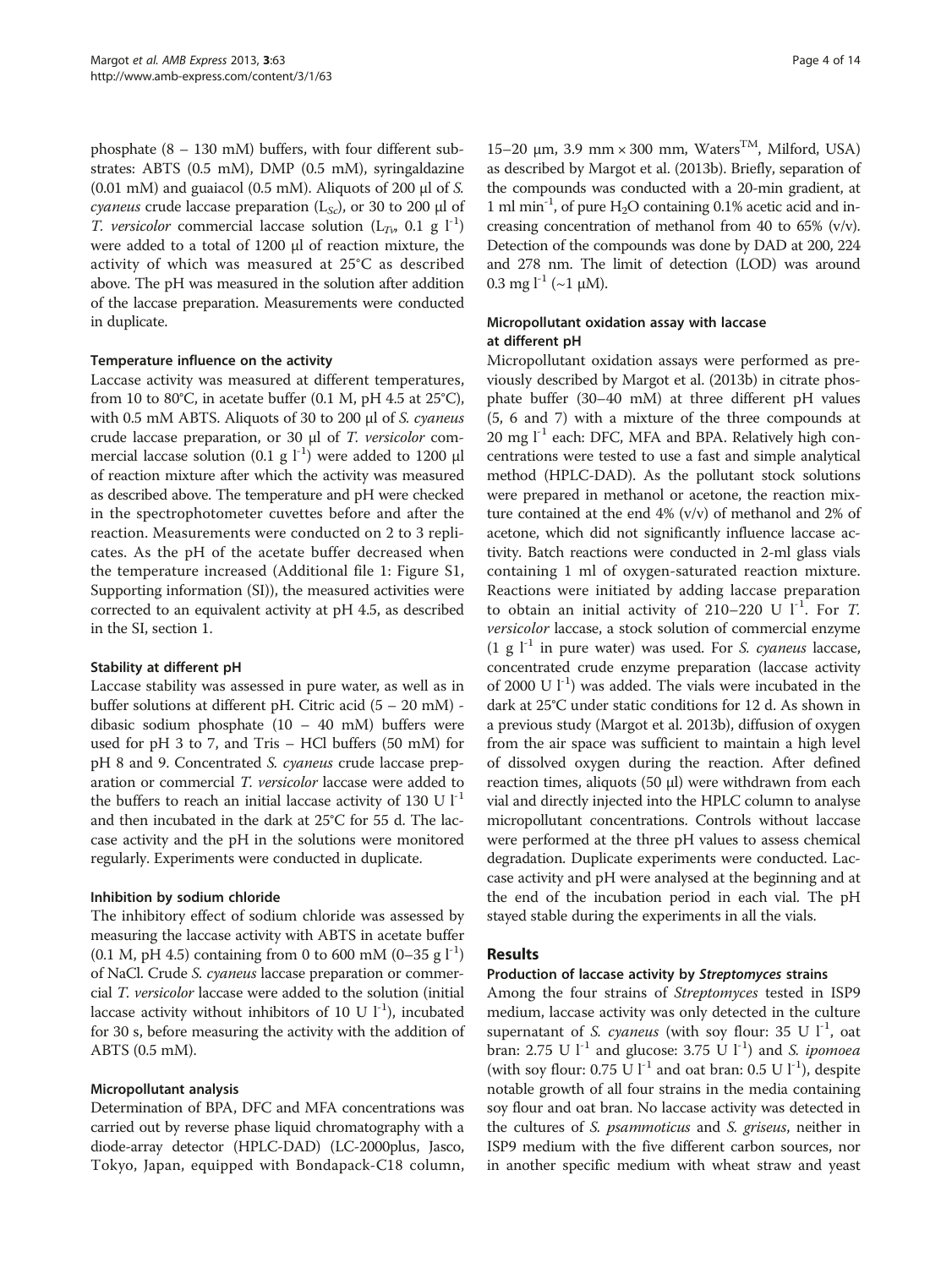extract, as described by Niladevi and Prema [\(2008](#page-13-0)). The absence of activity with S. psammoticus strain MTCC 7334 contrasts with studies of Niladevi et al. [\(2008](#page-13-0)). Although S. griseus was reported to produce extracellular laccase, this enzyme is assumed to be mainly localized in the cell wall (Endo et al. [2002](#page-12-0)), which could explain the absence of activity detected in the culture supernatant. No activity was detected in any culture when wheat straw flour and spruce sawdust were used as the sole carbon source. Depending on the substrate, S. cyaneus produced from 5.5- to 46-times more laccase activity than S. ipomoea, making this strain the best candidate among the tested Streptomyces strains for laccase production during wastewater treatment. Thus, only S. cyaneus was selected for further characterization.

Laccase activity in the supernatant of S. cyaneus cultures was enhanced in modified ISP9 medium (containing 6.4 times less copper) (Figure 1a), reaching on average 57 U  $1^{-1}$ with soy flour and 30 U  $I^{-1}$  with spelt flour. Similar activities (200 U  $l^{-1}$  at 50°C, equivalent to about 50 U  $l^{-1}$  at 25°C) were measured with the same strain after 14 d of growth with soy flour by Moya et al. [\(2010](#page-13-0)). The activity increased rapidly after 4–5 d of incubation, once the strain had reached the stationary phase (Additional file [1](#page-12-0): Figure S2, SI). Similar observations were made by Arias et al. ([2003](#page-12-0)), who suggested that this increase in activity was related to cell death and lysis releasing intracellular laccase. After 8–9 d of incubation, laccase production decreased and the activity reached a plateau, staying at a similar level until the end of the incubation (23 d).

## Laccase production in treated wastewater

Both S. cyaneus and T. versicolor were able to grow in sterile secondary treated wastewater containing different carbon sources. In S. cyaneus culture supernatant (Figure 1b), laccase activity was observed with soy flour (with a similar level to that in ISP9 medium but delayed by 2 weeks) and spelt flour (10 times lower than in ISP9),

but also with rushes  $(6.6 \text{ U } l^{-1})$ , suggesting that lignocellulose-containing waste could serve as substrate for laccase production. However, no or only very low activity levels  $(< 1 \mathrm{U} \mathrm{I}^{-1})$  were observed with wood branches or sawdust, possibly due to the low pH (4.7) present in the wood medium and probable lack of essential nutrients (nitrogen and phosphorus) with sawdust as the sole substrate.

Laccase activity of T. versicolor cultures in wastewater increased very rapidly after only 2–3 d of incubation (Figure 1c), reaching a maximum of 508, 778 and 945 U  $l<sup>-1</sup>$  for spelt flour, soy flour and wood branches, respectively. Lower activity was observed with rushes  $(151 \text{ U } l^{-1})$ and sawdust (79 U  $1^{-1}$ ) but, unlike S. cyaneus, all lignocellulose substrates led to the presence of laccase activity in culture supernatant. High activity (e.g., 550 U  $1^{-1}$  with wood branches and soy flour) was still measured after 45 d of incubation (data not shown), showing the ability of this fungus to survive in the long term on these lignocellulosic substrates. Laccase activity was 20-times higher in T. versicolor culture supernatant with soy flour and rushes than for S. cyaneus, and 175-times higher with spelt flour. Wood branches were the best substrate for T. versicolor laccase production.

T. versicolor produces two main laccase isoenzymes, the proportions of which differ depending on the growth substrate or the presence of inductors (Bourbonnais et al. [1995](#page-12-0); Moldes et al. [2004](#page-13-0); Nakatani et al. [2010\)](#page-13-0). As the kinetic properties of these two main isoenzymes differ slightly (Bourbonnais et al. [1995](#page-12-0); Moldes & Sanromán [2006](#page-13-0)), different proportions of isoenzymes in the mixture can lead to slightly different oxidation behavior. The commercially available preparation which is a mixture of different proteins with at least two distinct enzymes displaying laccase activity (Additional file [1:](#page-12-0) Figure S3, SI) had very similar micropollutant oxidation activity as the laccase produced by T. versicolor on wood substrate (Additional file [1:](#page-12-0) Figure S4, SI). Thus, to allow comparison with literature data and to have a reproducible and constant

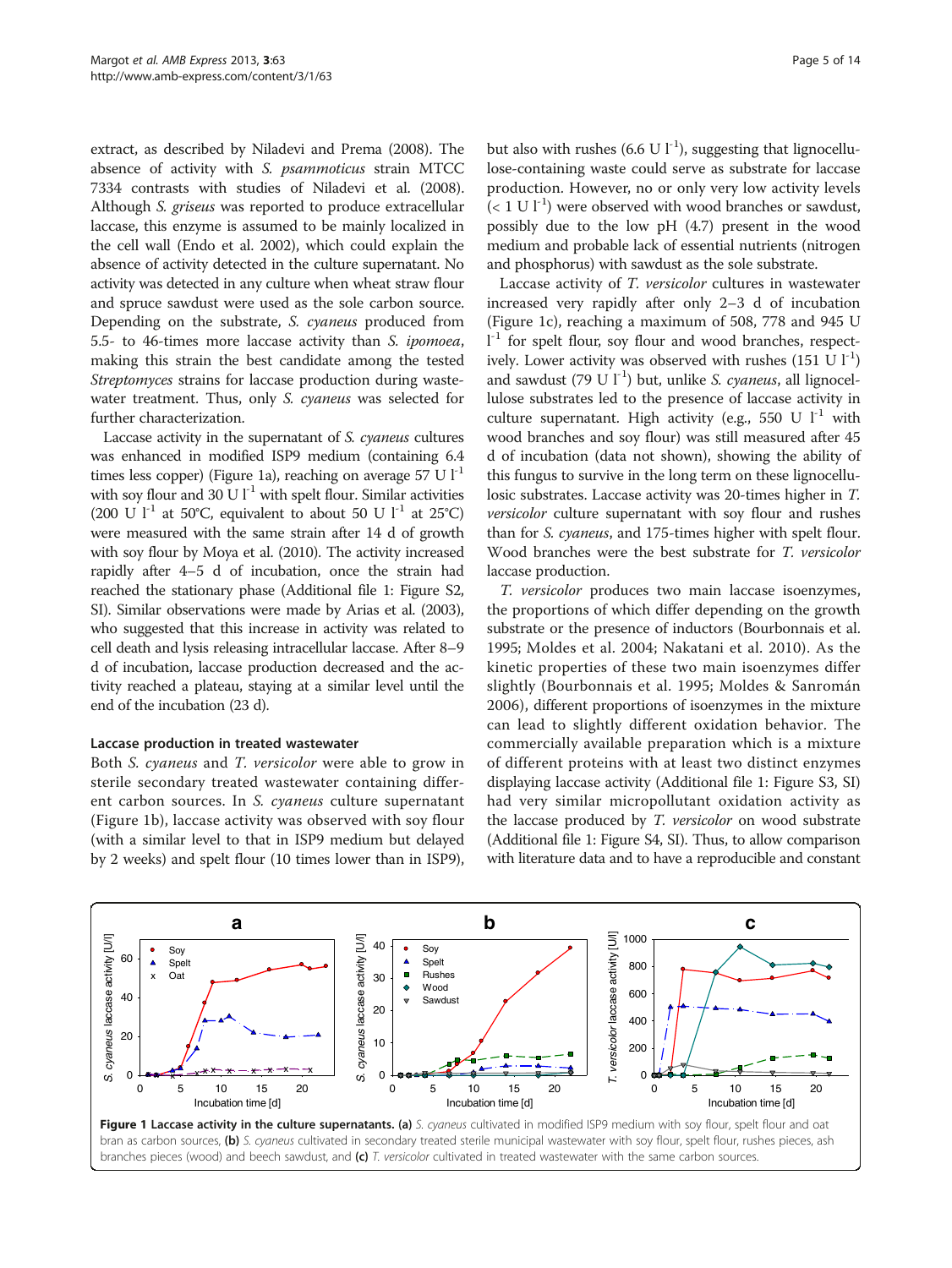proportion of the different laccase isoenzymes, commercial T. versicolor laccase preparation was used for the following experiments instead of culture supernatants.

## Influence of pH on laccase activity with different substrates

As shown in Figure 2, laccase preparations of S. cyaneus  $(L_{Sc}$  from the culture supernatants) and commercial laccase of T. versicolor  $(L_T)$  were both able to oxidize the four substrates tested, as also observed in other studies (Arias et al. [2003](#page-12-0); Eichlerová et al. [2012](#page-12-0)). Compared to its activity with ABTS at pH 4.5 (close to the optimum),  $L_{S_c}$  was 4-, 10- and 46-times less active with DMP, syringaldazine and guaiacol, respectively.  $L_{T_v}$  was only 1.3-, 2- and 12-times less active with these three substrates compared to ABTS, showing a broader substrate specifity than  $L_{S_{cr}}$ 

For the four laccase substrates, the pH had a very strong influence on the activity of both laccase preparations, with very low activity in slightly alkaline conditions  $(pH > 7)$ and maximum activity between pH 4 and 4.5 for  $L_{Sc}$ , and from less than 2.7 to 5 for  $L_{T_v}$  (Figure 2).  $L_{Sc}$  activity was strongly dependent on the pH, with, for instance, an order of magnitude increase between pH 5.5 and 4.5 with ABTS

(from 8.4 to 87 U  $\mathfrak{l}^{-1}$ ) and with syringaldazine (from 0.8 to 9 U  $I^{-1}$ ), and a rapid decrease of activity below pH 3.5 with all substrates.

## Influence of temperature on laccase activity

Maximum activities (with ABTS, pH 4.5) were observed at 60°C and 50°C for  $L_{Sc}$  and  $L_{Tv}$  respectively (Figure [3a](#page-6-0)), which is 10°C lower than optimal temperatures reported in other studies (70°C and 60°C respectively) (Arias et al. [2003](#page-12-0); Rancaño et al. [2003\)](#page-13-0). A rapid decrease in activity was observed above 70°C for both preparations, probably due to heat denaturation of the enzymes. For  $L_{S_{C}}$  a rapid decrease in activity was also observed when the temperature decreased below 50°C, with only 25% of its maximum activity remaining at 25°C, compared to 73% for  $L_{T_v}$ . Both laccase preparations were still active at 10°C, showing 13 and 44% of their maximum activity for  $L_{Sc}$ and  $L_{Tv}$  respectively.

#### Inhibition of the laccase activity by NaCl

Both laccase preparations were sensitive to sodium chloride (Figure [3](#page-6-0)b), with, for  $L_{Sc}$  and  $L_{Tv}$  respectively, 4 and 20% of activity inhibition at 5 mM, a typical concentration for municipal wastewater, and more than 80 and 90% at

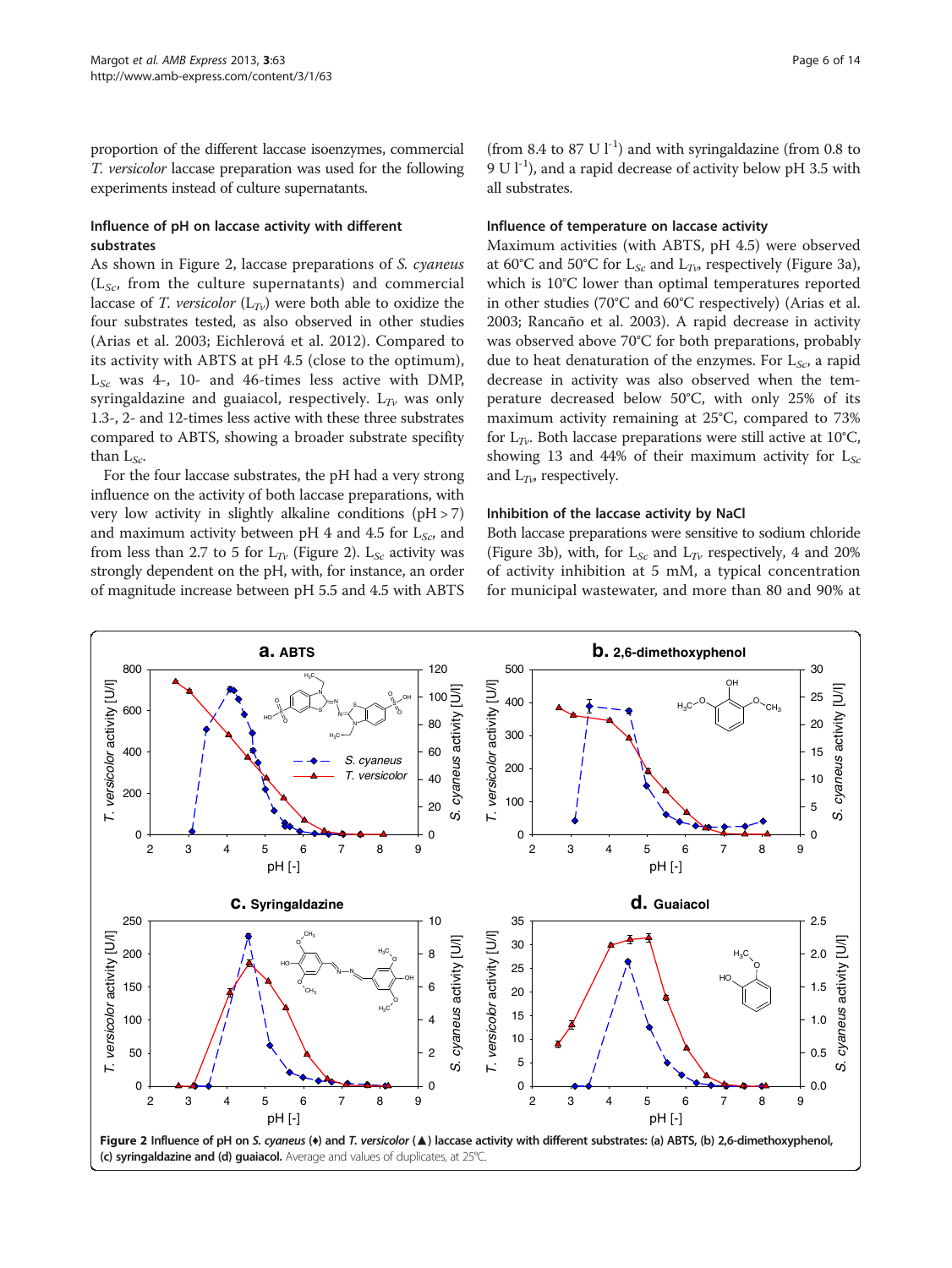<span id="page-6-0"></span>

550 mM, a concentration found in various industrial wastewaters and in seawater (Lefebvre & Moletta [2006](#page-12-0); Leutz [1974](#page-12-0)). The  $IC_{50}$  (inhibition concentration for which the activity was reduced by 50%) was observed at 130 mM for  $L_{Sc}$  and at 30 mM for  $L_{Tv}$  showing the higher sensitivity of the latter towards chloride ions. Similar  $IC_{50}$  (around 20 mM Cl<sup>-</sup>) were observed for  $L_{Tv}$  by Enaud et al. [\(2011](#page-12-0)),<br>but no information on L<sub>rb</sub> chlorido inhibition was reported but no information on  $L_{Sc}$  chloride inhibition was reported previously.

#### Stability of laccase at different pH

The stability of laccase incubated at different pH and 25°C is presented in Figure [4](#page-7-0). The data were fitted with a biexponential equation to model various mechanisms of enzyme inactivation (Aymard & Belarbi [2000\)](#page-12-0), as described in the SI, section 2. The results of the fitting and the estimated half-life of laccase at different pH are presented in Additional file [1](#page-12-0): Table S1 (SI). In most cases, a fast initial inactivation rate, represented by a high apparent first-order rate constant  $(k_2)$ , followed by slower decay kinetics  $(k_1)$ were observed.

 $L_{Tv}$  was more stable than  $L_{Sc}$  in acidic and neutral pH. Very fast inactivation of  $L_{Sc}$  was observed at pH 3, with a half-life shorter than 3 min compared to 11 h for  $L_{T_v}$ . At this pH, instant precipitation appeared when  $L_{Sc}$  was added. At pH 4, no precipitate was visible, but  $L_{Sc}$  was still rapidly inactivated, with a half-life of 90 min.  $L_{Sc}$ and  $L_{Tv}$  stability increased as the pH increased, reaching the highest stability at pH 9 for  $L_{Sc}$ , with an estimated half-life of 82 d, and at pH 7–8 for  $L_{Tv}$ , with a half-life of 47 d. When laccase was incubated in pure water (pH 6.5-7.5), the stability was significantly reduced compared to storage in a buffer at neutral pH; with half-life of only 3 and 6 d for  $L_{Sc}$  and  $L_{T\nu}$  respectively.

From pH 5 to 8, an increase in  $L_{T_v}$  activity was observed during the first 24 h of incubation, as illustrated for pH 6 in Figure [4d](#page-7-0). At pH 6 and 7, this increase in activity was as high as 34%. A similar increase in activity  $(24 \pm 1\%)$  was also observed after sonication (15 pulses of 3 s at 100 W) of fresh laccase solutions, suggesting that this increase was due to a better dispersion of the enzymes that were initially partly aggregated (presence of particles with strong laccase activity). This phenomenon was also noticed in other studies (Margot et al. [2013b;](#page-13-0) Silvério et al. [2013](#page-13-0)). Changes of the storage conditions (pH and temperature) could also gradually influence laccase activity, possibly due to slow reorganisation of laccase structure or conformation (Kurniawati & Nicell [2008](#page-12-0)).

As the tests were not conducted in sterile conditions, bacterial growth (turbidity, confirmed by microscopy) was observed after 2 d in the incubation tubes containing  $L_{Sc}$ at pH 4 to 7, resulting in an increase in the pH to 7.3-7.7 in all these tubes (Additional file [1](#page-12-0): Figure S5, SI). An increase in activity following the increase in pH was observed (Figure [4b](#page-7-0)-e), suggesting a partially reversible pH inactivation of the enzyme. To verify this hypothesis,  $L_{Sc}$  and  $L_{Tv}$  were again incubated at pH 3.5 and 3, respectively, and their residual activity was followed over time. At a certain time, the pH of the solution of two of the four replicates was increased to 7.5 by addition of concentrated NaOH. The effect of this artificial increase in pH on laccase stability is presented in Figure [5.](#page-8-0) For  $L_{Sc}$ , as expected, a very fast inactivation was observed in the four replicates, with more than 90% of inactivation within 1 h (Figure [5a](#page-8-0)). However, when the pH was increased to 7.5 after 3 h of incubation at pH 3.5,  $L_{Sc}$  activity increased again, reaching 86% of the initial activity after 4 d. At the same time, the precipitate observed at pH 3.5 was again solubilised at pH 7.5. In the replicates maintained at pH 3.5, the activity reduced to an undetectable level after 1 d. After 2 d at pH 3.5, pH was increased to 7.5 in one replicate, leading to a slow  $L_{Sc}$  activity increase from the no-detect level to 10% of the initial activity. These results indicate that  $L_{Sc}$  is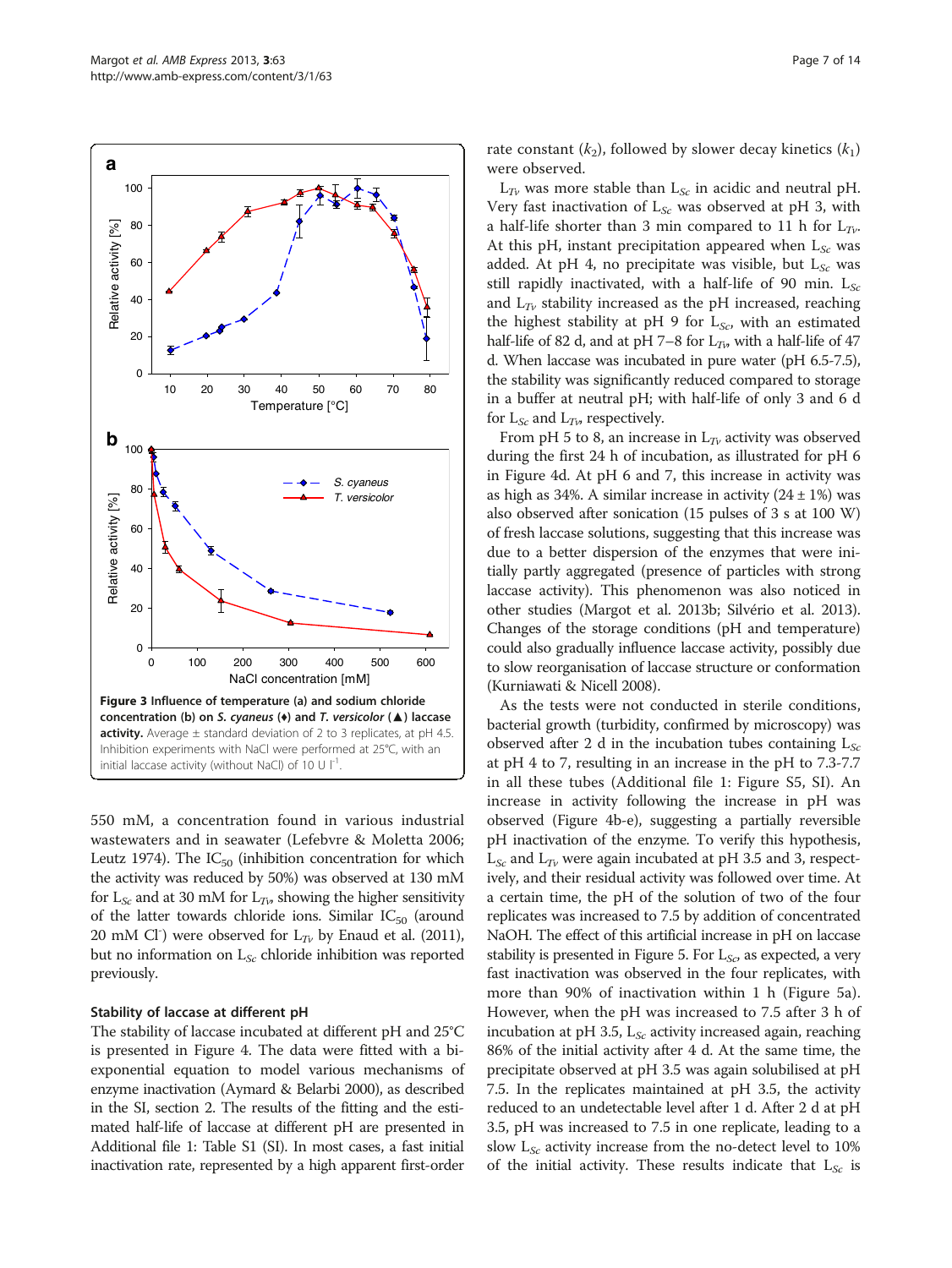<span id="page-7-0"></span>

affected by two inactivation types, one that is fast but reversible and another that is slower but irreversible. The former type is exactly what was observed in the stability experiment (depicted in Figure 4, b-e) when the pH increased due to bacterial activity. The irreversible  $L_{Sc}$ inactivation seemed to be relatively similar to  $L_{T_v}$  inactivation (Figure 4e), which seemed to be only affected by pH in an irreversible manner (Figure [5b](#page-8-0)).

#### Micropollutant oxidation by laccase preparations

The kinetics of laccase-mediated degradation of the plastic additive BPA and the two anti-inflammatory drugs DFC and MFA at different pH are presented in Figure [6.](#page-9-0) The residual concentrations were fitted with a variable order reaction model (Margot et al. [2013b\)](#page-13-0) as described in the section 3 of the SI. The results of the fitting and the estimated half-life of the pollutants at different pH are presented in Additional file [1](#page-12-0): Table S2 (SI).

Both laccase preparations were able to oxidize the three pollutants at all pH values studied. Except for BPA at pH 5, where both laccases had a very similar efficiency,  $L_{Tv}$  provided more efficient micropollutant oxidation, especially at pH 6 and 7. As observed previously (Margot et al. [2013b](#page-13-0)), MFA was degraded in the control without laccase under acidic conditions, with a half-life of 1 h at pH 5 and 9 d at pH 6. Thus, at pH 5, it was difficult to distinguish between laccase oxidation and abiotic degradation. However, at pH 6 and 7, MFA was significantly oxidized by both laccases. The highest oxidation rates of

BPA and DFC were observed at pH 6 for  $L_{T\nu}$ , with half-lives of 9 min and 2.2 h, respectively, and at pH 5 for  $L_{Sc}$  with half-lives of 5.2 h and 32 h, respectively.

The residual laccase activities in the reaction mixtures at the end of the test, after 12 d of incubation, are presented in Table [1](#page-9-0). Loss of 97% of the initial activity was observed at pH 5 for  $L_{T\nu}$ . Additional laccase inactivation (from 0 to 17%) seemed to occur over the course of the reaction, especially at pH 5, compared to incubation in solutions without micropollutants (stability test). Unlike what was observed for oxidation of phenols (Kurniawati & Nicell [2008\)](#page-12-0), the laccase inactivation due to the catalytic reaction was, however, much lower than the inactivation due the test conditions (pH and temperature). At the end of the test,  $L_{Tv}$  activity was 17-times higher in the mixture at pH 6 than at pH 5. The residual activity of  $L_{Sc}$  was slightly higher than that for  $L_{Tv}$ . This contrasts with the results of the stability test, where  $L_{Sc}$  was rapidly, but reversibly, inactivated at these pH values.

## **Discussion**

For selection of microorganisms able to produce laccase on-site for treating micropollutants in wastewater, the potential of four strains of Streptomyces bacteria together with the white-rot fungus *T. versicolor* was assessed for (i) their ability to produce laccase in treated wastewater on cheap substrates, (ii) their laccase activity at different pH and temperature, (iii) laccase inhibition by chloride salt, (iv)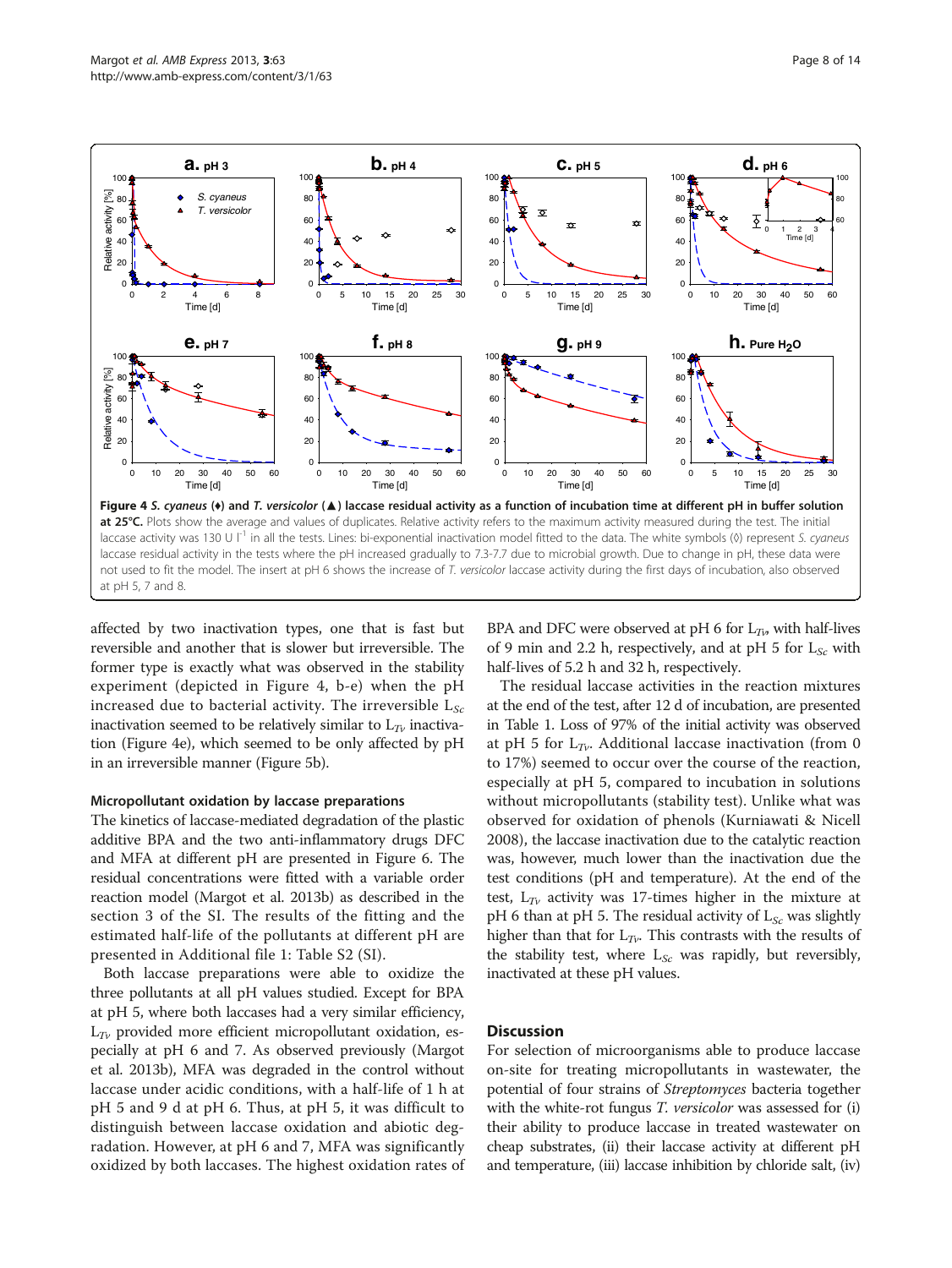<span id="page-8-0"></span>

laccase stability, and (v) the laccase substrate range and their ability to oxidize different micropollutants.

#### Laccase production on different substrates

Among the four Streptomyces strains assessed, only S. cyaneus produced laccase to a level potentially sufficient for the targeted application, for instance in a system with a long hydraulic residence time (of a few days to a few weeks such as wetlands). Despite the attractive possibility of producing (low amounts of) laccase in treated wastewater on lignocellulosic substrates (rushes) with S. cyaneus without the addition of other nutrients, the activity levels reached were not comparable with those obtained in T. versicolor cultures (which were more than 20-times higher). T. versicolor was found to produce high amounts of laccase (up to 945 U  $1^{-1}$ ) in treated wastewater with ash branches (including the bark) as the sole substrate, which is promising for the development of a fungal trickling filter for wastewater post-treatment. Indeed, this forestry waste is cheap and widely available in Switzerland, for example, and the activity reached in the supernatant is high enough – according to a previous study (Margot et al.  $2013b$  – to allow high removal ( $> 90\%$ ) of various micropollutants (BPA, DFC, MFA and triclosan) in an appropriate time range (less than 10 h) at pH 7 and 25°C, conditions that are found in municipal wastewaters. Maintaining T. versicolor in unsterile biologically treated wastewater is, however, still a challenge due to competition/predation by other microorganisms. This competition can probably be limited in case of use of lignocellulosic materials as the sole substrate, as only few organisms can use them as carbon source.

The composition of the growth substrate had a strong influence on laccase production by T. versicolor, as also observed in other studies on lignocellulosic materials (Özşölen et al. [2010\)](#page-13-0). As only complex substrates were used here (wood with bark, integral soy flour, etc.), it was not possible to identify which components induced laccase production. It seemed that the role of wood bark was significant as much lower activity (79 U  $1^{-1}$ ) was observed in T. versicolor cultures with only beech sawdust compared to that with ash branches (with the bark). These results were also confirmed by an additional experiment in treated wastewater (Additional file [1](#page-12-0): Figure S6, SI), where high *T. versicolor* laccase activity ( $> 550 \text{ U } l^{-1}$ ) was observed in culture supernatant after 9 d of cultivation on poplar (Populus spp.) branches with the bark, on reed pieces (Phragmites australis) and on wheat straw, and low activity (< 30 U  $1^{-1}$ ) on pine wood chips (without bark) and glucose. Bark contains in general more lignin and polyphenols than wood (Harkin & Rowe [1971\)](#page-12-0), and aromatic or phenolic compounds related to lignin or lignin derivatives such as ferulic acid or vanillin, are known to induce laccase production by white-rot fungi (De Souza et al. [2004](#page-12-0); Parenti et al. [2013](#page-13-0)). For S. cyaneus, induction of laccase production on lignocellulosic substrate was not observed. The role of laccase in Streptomyces spp. is, however, not clear and might be related more to morphogenesis than to lignin degradation (Endo et al. [2002\)](#page-12-0). This is also supported by the means by which *S. cyaneus* likely produces extracellular laccase (cell lysis rather than active secretion). Indeed, the *S. cyaneus* laccase sequence deposited by Moya and co-workers (GenBank HQ857207) does not harbor any secretion signal peptide (J. Maillard, unpublished data).

## Laccase activity at different pH values and temperatures

Both laccases had optimal activity under acidic conditions  $(pH < 5)$  for all substrates. Slight variations of the optimal pH (< 3 to 5) were observed for the phenolic substrates,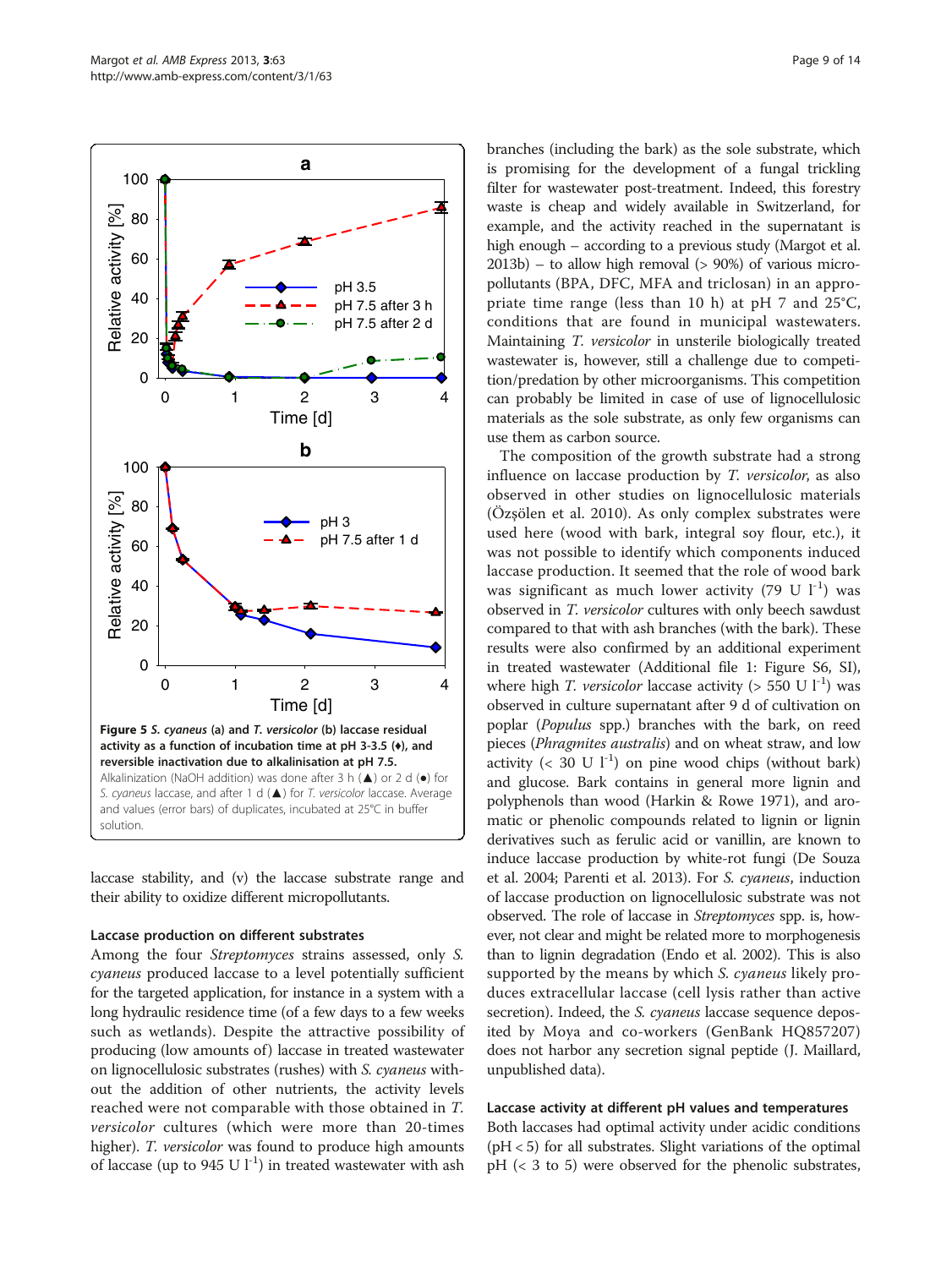<span id="page-9-0"></span>

Lines: variable order reaction model fitted to the data.

## Table 1 Residual laccase activity in the reaction vials after 12 d of reaction with the mixture of micropollutants at 25°C and at different pH

|                 | Residual activity <sup>a</sup> |                    | Residual predicted activity <sup>b</sup> |
|-----------------|--------------------------------|--------------------|------------------------------------------|
|                 | T. versicolor                  | S. cyaneus         | T. versicolor                            |
|                 | [%]                            | $\lceil 96 \rceil$ | [%]                                      |
| pH <sub>5</sub> | 3.3 ( $\pm$ 0.2)               | $10.4 (\pm 0.2)$   | 20                                       |
| pH 6            | 53.7 ( $\pm$ 0.9)              | 52.0 ( $\pm$ 2.1)  | 53                                       |
| pH 7            | 68.4 $(\pm 1.0)$               | 79.1 ( $\pm$ 0.1)  | 74                                       |

<sup>a</sup>Average and standard deviation of duplicates, relative to the initial activity. <sup>b</sup>Residual activity after 12 d predicted with the bi-exponential model based on the stability test (incubation at 25°C at the same pH but without micropollutants).

which are assumed to be related to the protonation/ deprotonation state of the compound (Rosado et al. [2012](#page-13-0)). The pH range in which significant activity was measured was wider for  $L_{T_v}$  than for  $L_{Sc}$ , with  $L_{T_v}$  showing higher activity in the pH range 5.5 to 7. Both laccases showed, however, rather low activity under slightly alkaline conditions, impairing their use in non-acidified municipal wastewater (pH 7–8).

The strong pH influence observed on the activity of both laccases on all the substrates could be related to a balance between two opposing phenomena (Xu [1997](#page-13-0)): (i) the increase in redox potential difference (and thus oxidation rate) between laccase type 1 copper site (T1, where the substrate oxidation takes place) and the phenolic or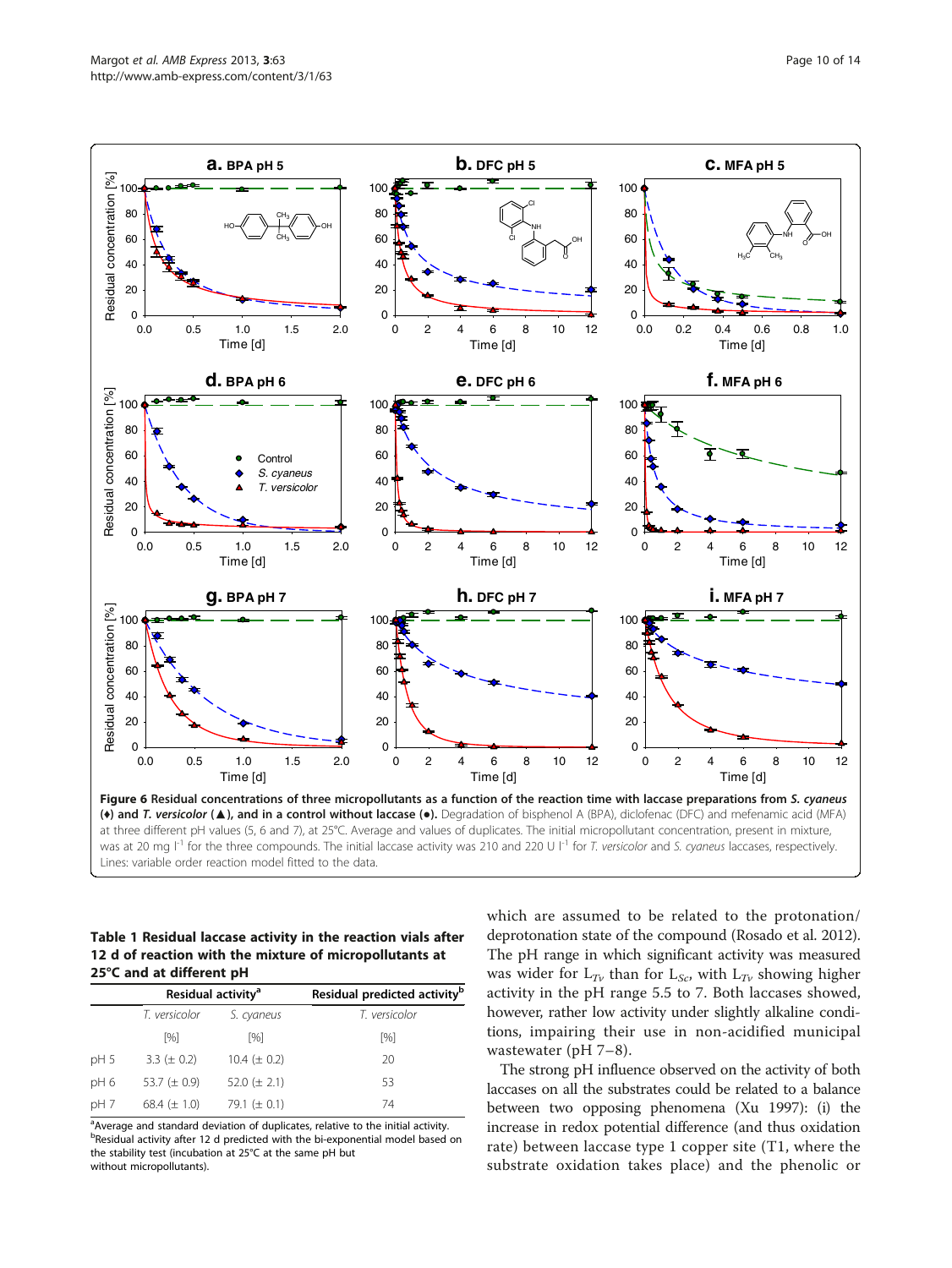aniline substrates when the pH increases, and (ii) the increase in hydroxyl inhibition of laccase (binding of the hydroxide anion to the T2/T3 Cu, where the reduction of oxygen to water take place) at higher pH, possibly leading to a bell-shape activity profile. Despite their relatively low amino acid sequence homology (Additional file [1](#page-12-0): Figure S7, SI), similar mechanisms are expected for both laccases as the three-dimensional structure of the active site of S. cyaneus laccase is presumably very similar to the one of T. versicolor laccase (see sections 9 and 10 of the SI for details). This bell-shape profile was observed for both laccases on the phenolic substrates syringaldazine and guaiacol, but not on ABTS with  $L_{\tau_{\nu}}$  which is consistent with the fact that the redox potential of ABTS is not dependent on the pH in the range tested (no protons involved in the oxidation) (Xu [1997\)](#page-13-0). Due to its phenolic structure, a bell-shape profile was expected for DMP, but not observed with  $L_{Tv}$ . The increase of activity with the pH was, however, possibly out of the pH range studied (appearing at lower pH). The low  $L_{Sc}$  activity below pH 3.5 with all substrates was probably due to the fast inactivation of the enzyme at these pH values (50% inactivation in 2 min at pH 3) than due to thermodynamic and kinetic considerations (variation of redox potential).

Both laccases had optimal activity on ABTS at 50 to 60°C. These optimal temperatures can, however, differ depending on the substrate (Margot et al. [2013b](#page-13-0); Yang et al. [2013](#page-13-0)).  $L_{T_v}$  showed significant activity in a wider temperature range than  $L_{Sc}$ , especially at lower temperatures (from 10 to 40°C). It retained 44% of its maximum activity at 10°C, making this enzyme more attractive for municipal wastewater treatment (10-25°C).

## Laccase inhibition by chloride

Municipal and especially industrial wastewaters can contain relatively high chloride concentrations. Chloride (Cl<sup>-</sup>), similar to other halide anions (F<sup>-</sup>, Br<sup>-</sup>) or to the hydroxide anion (OH<sup>-</sup>), has been reported to either bind to the T2 Cu of laccase and to interrupt the internal electron transfer between T1 and T2/T3 active site (Xu [1996\)](#page-13-0), and/or to bind near the T1 active site, blocking the access of the substrate to T1 Cu or inhibiting the electron transfer (Enaud et al. [2011](#page-12-0)). Both laccases considered here were inhibited by sodium chloride, with  $L_{Sc}$  being slightly more tolerant. The chloride concentration in municipal wastewater which is around 2.5 to 5 mM (unpublished data, Lausanne WWTP), is not expected to affect laccase activity significantly (< 20%). However, chloride inhibition can be an issue for the treatment of industrial effluents from, for example, the pharmaceutical industry (around 90 mM Cl<sup>-</sup> (Rajkumar & Palanivelu [2004\)](#page-13-0)), especially for  $L_{Tv}$ (> 60% inhibition).

#### Laccase stability

For all biotechnological applications, good stability of the enzyme under the treatment conditions is required. Enzyme inactivation is influenced by many different factors, the pH being an important one due to its effect on the structures of proteins (influence on the balance of electrostatic and hydrogen bonds between the amino acids) (Sadana [1988](#page-13-0)).  $L_{Sc}$  incubated at 25°C in buffer solutions was relatively rapidly inactivated  $(t_{1/2}: 0-2$  d) at acidic pH (< 7) compared to  $L_{T_{V}}$ . However, this fast inactivation was reversible and  $L_{Sc}$  could recover most of its activity when the pH was switched again to alkaline conditions. The mechanism of this reversible pH inactivation is unknown, but could be due to refolding of the tertiary structure of the enzyme when the pH increases (Kurniawati & Nicell [2008](#page-12-0)), or possibly resolubilization of precipitated laccase. The irreversible  $L_{Sc}$  pH inactivation seemed to be in the same range as that observed for  $L_{T_{V}}$ . Thus, if the reversible pH inactivation can be avoided, both laccases would have relatively similar stability. This was observed during the micropollutant degradation test. Indeed, the 12 d stability of  $L_{Sc}$  at pH 5, 6 and 7 during this test was similar or even higher than that of  $L_{Tv}$  and much higher than what was observed for  $L_{Sc}$  during the stability test. This suggests that the different incubation conditions, such as the presence of micropollutants (laccase substrate) and solvents (4% methanol and 2% acetone), prevented the reversible inactivation, possibly by limiting  $L_{Sc}$  precipitation/ aggregation or by increasing the stability due to pollutant binding to the active centre of the enzyme (Mai et al. [2000\)](#page-12-0). Laccase stability is thus not only dependent on the pH but also on the composition of the solution. This was also confirmed by the much higher laccase stability in buffer solution at pH 7 than in pure water at the same pH.

Similar stability results for  $L_{T_v}$  were previously reported (Kurniawati & Nicell [2008;](#page-12-0) Mai et al. [2000](#page-12-0)). In most cases, a fast initial inactivation rate followed by slower decay kinetics was observed. Some authors explained this behavior by the possible presence of two isoenzymes of laccase, one being unstable and rapidly inactivated and the other being more stable (Kurniawati & Nicell [2008](#page-12-0)). However, other mechanisms may also explain this biphasic behavior (Aymard & Belarbi [2000](#page-12-0)), such as a fast reversible inactivation followed by a slower irreversible one. T. versicolor is known to produce at least four different isoenzymes, which can differ significantly in their stability (Koschorreck et al. [2008\)](#page-12-0). The commercially available T. versicolor laccase preparation used in this study contains, as shown in Additional file [1:](#page-12-0) Figure S3, SI, at least two distinct enzymes with laccase activity, possibly explaining the observed biphasic behavior. As the proportion of the different isoenzymes is reported to be influenced by the culture conditions (Moldes et al. [2004](#page-13-0)), stability may differ for other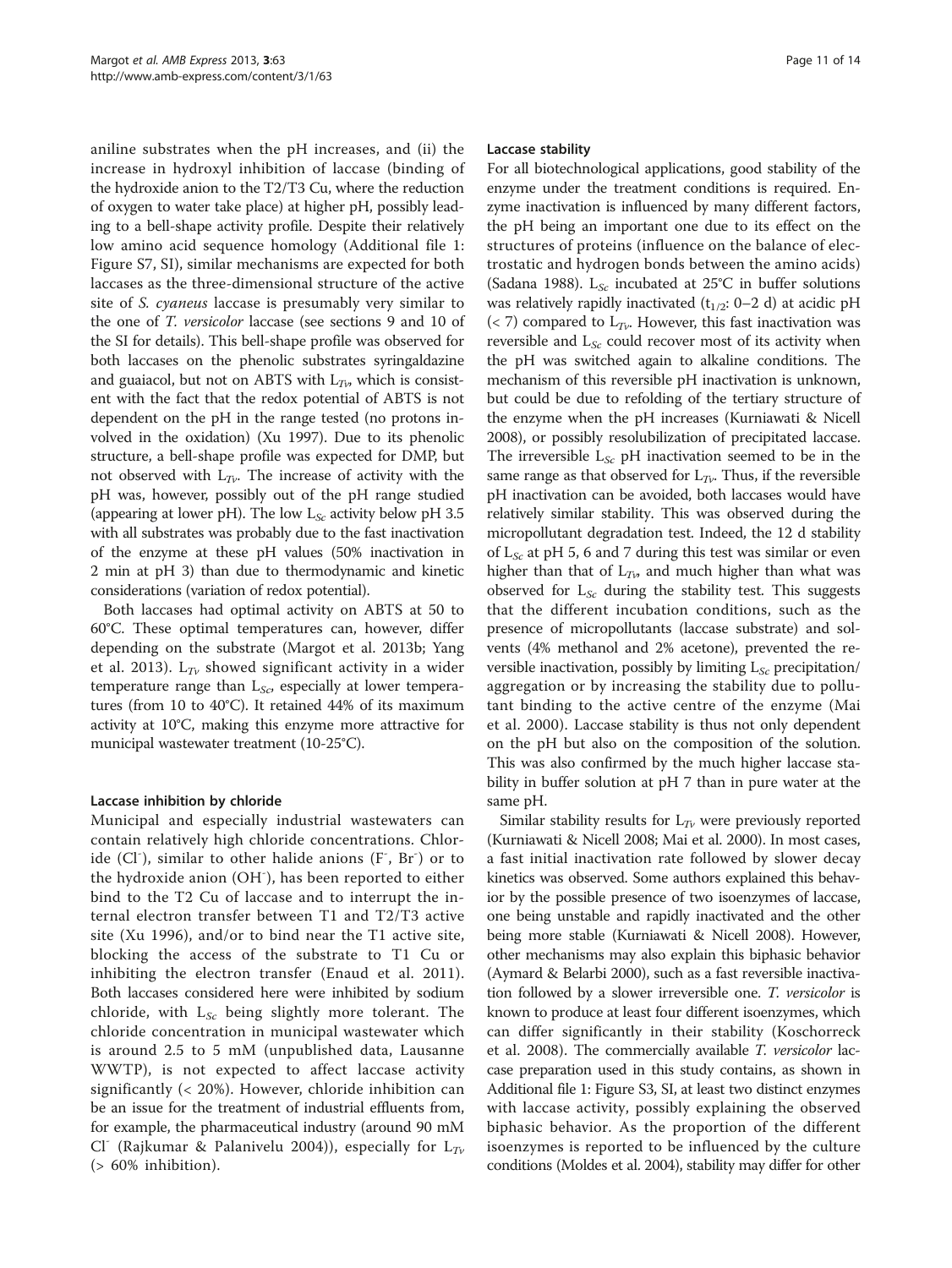sources of *T. versicolor* laccase. The higher and relatively good laccase stability observed at neutral to alkaline pH values for both laccase preparations,  $L_{T_v}$  and  $L_{Sc}$ , is advantageous for the targeted applications in municipal wastewater (pH 7–8). Although laccases are known to be relatively stable at ambient temperatures and near-neutral pH, this is, however, the first time that long-term stability (45-60% remaining activity after incubation 55 d at 25°C) was reported for these two particular laccase preparations.

Laccase substrate range and oxidation of micropollutants

The broader the laccase substrate range is, the greater the potential for the enzyme to be used to remove micropollutants. Both laccases were able to oxidize the four aromatic model substrates tested, showing higher activity against the non-phenolic ABTS, followed by the phenolic compounds DMP, syringladazine and finally guaiacol.  $L_{Sc}$ was much less active on the phenolic substrates than on ABTS compared to  $L_{T_{V}}$ . These differences in reactivity are reported to be related to differences in shape and chemical composition of the substrate binding site of the enzymes (Rosado et al. [2012;](#page-13-0) Xu et al. [1996](#page-13-0)). Differences in the phenol substitution seemed also to influence the activity. The electron-donating property of the methoxy group is reported to reduce the redox potential of phenolic compounds, guaiacol (1 methoxy group) having a higher redox potential  $E^0$  than the two other substrates (2 methoxy groups) (Xu [1996](#page-13-0)). For small o-substituted phenols, the redox potential difference  $(ΔE<sup>0</sup>)$  between laccase type 1<br>conner site (T1) and the substrate seems to be the main copper site (T1) and the substrate seems to be the main driving force for the oxidation (Xu [1996\)](#page-13-0). Therefore, the lower the  $E^0$  value of the phenolic substrate, the faster will be the reaction rate, which is consistent with the results obtained here. For larger o-substituents, other significant mechanisms such as steric hindrance may be observed (Xu [1996\)](#page-13-0).

BPA, DFC and MFA are three common micropollutants found at relatively high concentrations in municipal WWTP effluent (average between  $300-1000$  ng  $l^{-1}$ ) (Kase et al. [2011](#page-12-0)). DFC is of special concern because it is not removed in conventional biological treatments (Margot et al. [2013a\)](#page-13-0) and can affect fish at typical WWTP effluent concentrations  $(1 \mu g l^{-1})$  (Triebskorn et al. [2004\)](#page-13-0). Despite their very low activity at pH 7 on the model substrates, both laccases were able to reduce the concentration of these micropollutants significantly at neutral pH, which is for the first time reported for bacterial laccases. The oxidation rates were much higher at pH 7 with  $L_{T_v}$  compared to  $L_{\text{S}c}$ , especially for the two aniline pollutants (DFC and MFA), confirming the wider pH range of this enzyme.  $L_{Sc}$ was less reactive with aniline (DFC and MFA) than with phenol compounds (BPA) compared to  $L_{T_{V}}$ . Both laccases rapidly oxidized BPA, with a similar rate at pH 5, while  $L_{T_v}$  was more effective for the oxidation of the two aniline

compounds at all pH values. This difference in oxidation rate is thought to be either related to different affinity for the aniline substrates or to a lower redox potential of the T1 copper site of  $L_{Sc}$ , as observed for many other bacterial laccases ( $E^0$  < 0.5 V vs. SHE, compared to 0.785 V for  $L_{Tv}$ ) (Hong et al. [2011;](#page-12-0) Telke et al. [2009](#page-13-0)).

The higher DFC degradation with  $L_{T_v}$  at pH 6 than at pH 5 contrasts with a previous study where the highest removal was observed below pH 5 (Margot et al. [2013b](#page-13-0)). This shift in the optimal pH is likely due to the different initial enzyme concentrations used, 3.5 times higher in the previous study. At low enzyme concentrations, the oxidation rate was slower and the time to reach a defined level of micropollutant removal longer. The longer the reaction time, the higher was the loss of laccase by inactivation, especially under acidic conditions. Thus, in case of low enzyme concentration, the gain associated with higher laccase activity at lower pH was offset by the loss of activity at these pH values due to the long reaction time. Higher degradation levels were thus observed at higher pH, where laccase was more stable. The loss of activity was limited in case of high enzyme concentrations (fast reaction) and thus higher degradation levels were obtained at a lower pH value (close to the optimal pH for laccase activity). Therefore, depending on the laccase concentration, a compromise between laccase stability (higher at high pH values) and laccase activity (higher at low pH values) has to be found to determine the optimal pH for the treatment.

The evaluation of five laccase-producing organisms to improve micropollutant degradation in wastewater showed that T. versicolor was the most promising strain. This fungus produced more than 20-times more laccase activity than S. cyaneus, the best candidate of the Streptomyces strains evaluated, and this especially in treated wastewater with forestry waste as the sole substrate, a cheap and widely available product. Laccase from T. versicolor  $(L_{Tv})$ was moreover more active than that from *S. cyaneus* ( $L_{Sc}$ ) near neutral pH and between 10 to 25°C, conditions usually found in municipal wastewater. Despite an optimal activity under acidic conditions ( $pH < 6$ ), which limits their use in non-acidified wastewater, both laccases had the ability to degrade common wastewater micropollutants, BPA, DFC and MFA even at neutral pH, which is for the first time reported for a bacterial laccase. Micropollutant oxidation was faster with  $L_{T\nu}$  especially for aniline pollutants, showing the greater potential of this enzyme for the target application. Both laccases were relatively stable at slightly alkaline pH values, conditions found in municipal wastewater. Thus, altogether, despite a slightly lower resistance of its laccase to chloride, T. versicolor appeared to be the best candidate to be used in a post-treatment, such as a fungal trickling filter composed of wood support, for micropollutant degradation in wastewater.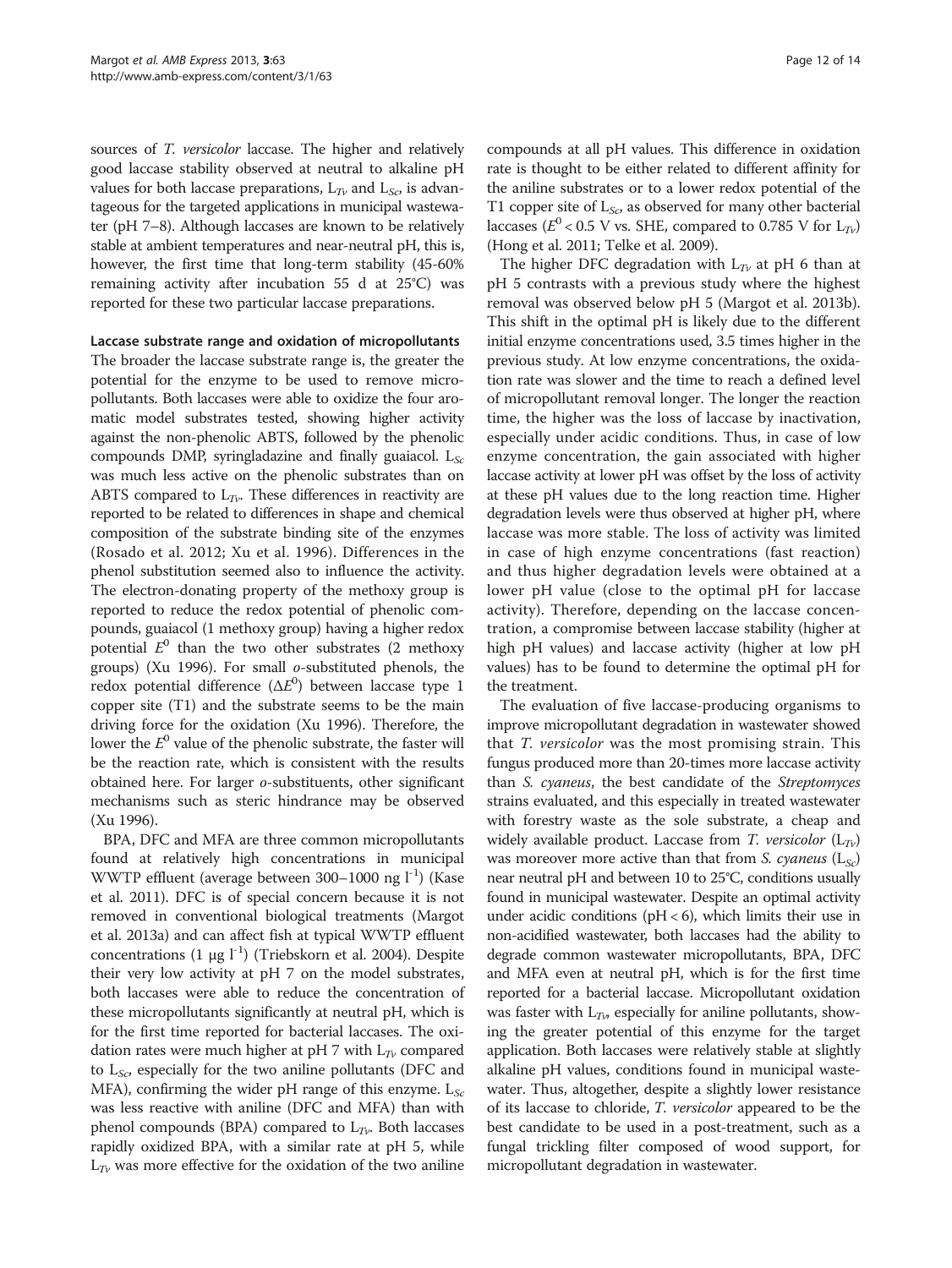## <span id="page-12-0"></span>Additional file

[Additional file 1:](http://www.biomedcentral.com/content/supplementary/2191-0855-3-63-S1.pdf) Supplementary data associated with this article can be found in the online version.

#### Competing interests

The authors declare that they have no competing interests.

#### Acknowledgments

We acknowledge Teresa Vicent (Universitat Autonoma de Barcelona) and Nevenka Adler (EPFL) for their proof reading and advice on the manuscript.

#### Author details

<sup>1</sup>Laboratory for Environmental Biotechnology, School of Architecture, Civil and Environmental Engineering (ENAC), Station 6, Ecole Polytechnique Fédérale de Lausanne (EPFL), 1015 Lausanne, Switzerland. <sup>2</sup>Ecological Engineering Laboratory, School of Architecture, Civil and Environmental Engineering (ENAC), Station 2, Ecole Polytechnique Fédérale de Lausanne (EPFL), 1015 Lausanne, Switzerland. <sup>3</sup>Departament d'Enginyeria Química, Escola d'Enginyeria, Universitat Autònoma de Barcelona (UAB), 08193 Bellaterra, Spain. <sup>4</sup>Present address: Unité de Biotechnologie des Champignons Filamenteux, Institut National de le Recherche Agronomique (INRA)/Universités de Provence et de la Méditerranée, Ecole Supérieure des Ingénieurs de Luminy, 163 avenue de Luminy-CP 925, 13288 Cedex 09, Marseille, France.

#### Received: 11 October 2013 Accepted: 14 October 2013 Published: 24 October 2013

#### References

- Alan MV, Barber LB, Gray JL, Lopez EM, Woodling JD, Norris DO (2008) Reproductive disruption in fish downstream from an estrogenic wastewater effluent. Environ Sci Technol 42(9):3407–3414
- Arias ME, Arenas M, Rodríguez J, Soliveri J, Ball AS, Hernández M (2003) Kraft pulp biobleaching and mediated oxidation of a nonphenolic substrate by laccase from Streptomyces cyaneus CECT 3335. Appl Environ Microbiol 69(4):1953–1958
- Auriol M, Filali-Meknassi Y, Adams CD, Tyagi RD, Noguerol TN, Pina B (2008) Removal of estrogenic activity of natural and synthetic hormones from a municipal wastewater: efficiency of horseradish peroxidase and laccase from Trametes versicolor. Chemosphere 70(3):445–452
- Aymard C, Belarbi A (2000) Kinetics of thermal deactivation of enzymes: a simple three parameters phenomenological model can describe the decay of enzyme activity, irrespectively of the mechanism. Enzyme Microb Technol 27(8):612–618
- Blánquez P, Casas N, Font X, Gabarrell X, Sarrà M, Caminal G, Vicent T (2004) Mechanism of textile metal dye biotransformation by Trametes versicolor. Water Res 38(8):2166–2172
- Blánquez P, Sarrà M, Vicent MT (2006) Study of the cellular retention time and the partial biomass renovation in a fungal decolourisation continuous process. Water Res 40(8):1650–1656
- Blánquez P, Sarrà M, Vicent T (2008) Development of a continuous process to adapt the textile wastewater treatment by fungi to industrial conditions. Process Biochem 43(1):1–7
- Bourbonnais R, Paice MG, Reid ID, Lanthier P, Yaguchi M (1995) Lignin oxidation by laccase isozymes from Trametes versicolor and role of the mediator 2,2'-azinobis(3-ethylbenzthiazoline-6-sulfonate) in kraft lignin depolymerization. Appl Environ Microbiol 61(5):1876–1880
- Bugg TDH, Ahmad M, Hardiman EM, Singh R (2011) The emerging role for bacteria in lignin degradation and bio-product formation. Curr Opin Biotechnol 22(3):394–400
- Bundschuh M, Pierstorf R, Schreiber WH, Schulz R (2011) Positive effects of wastewater ozonation displayed by in situ bioassays in the receiving stream. Environ Sci Technol 45(8):3774–3780
- Cabana H, Jiwan JLH, Rozenberg R, Elisashvili V, Penninckx M, Agathos SN, Jones JP (2007) Elimination of endocrine disrupting chemicals nonylphenol and bisphenol a and personal care product ingredient triclosan using enzyme preparation from the white rot fungus Coriolopsis polyzona. Chemosphere 67(4):770–778
- Childs RE, Bardsley WG (1975) The steady state kinetics of peroxidase with 2,2' azino di (3 ethylbenzthiazoline 6 sulphonic acid) as chromogen. Biochem J 145(1):93–103
- Crain DA, Eriksen M, Iguchi T, Jobling S, Laufer H, LeBlanc GA, Guillette LJ Jr (2007) An ecological assessment of bisphenol-A: evidence from comparative biology. Reprod Toxicol 24(2):225–239
- De Souza CGM, Tychanowicz GK, De Souza DF, Peralta RM (2004) Production of laccase isoforms by Pleurotus pulmonarius in response to presence of phenolic and aromatic compounds. J Basic Microbiol 44(2):129–136
- Deblonde T, Cossu-Leguille C, Hartemann P (2011) Emerging pollutants in wastewater: a review of the literature. Int J Hyg Envir Heal 214(6):442–448
- Dwivedi UN, Singh P, Pandey VP, Kumar A (2011) Structure-function relationship among bacterial, fungal and plant laccases. J Mol Catal B Enzym 68(2):117–128
- Eichlerová I, Šnajdr J, Baldrian P (2012) Laccase activity in soils: considerations for the measurement of enzyme activity. Chemosphere 88(10):1154–1160
- Enaud E, Trovaslet M, Naveau F, Decristoforo A, Bizet S, Vanhulle S, Jolivalt C (2011) Laccase chloride inhibition reduction by an anthraquinonic substrate. Enzyme Microb Technol 49(6–7):517–525
- Endo K, Hosono K, Beppu T, Ueda K (2002) A novel extracytoplasmic phenol oxidase of Streptomyces: its possible involvement in the onset of morphogenesis. Microbiology 148(6):1767–1776
- Fernández-Fernández M, Sanromán MÁ, Moldes D (2012) Recent developments and applications of immobilized laccase. Biotechnol Adv, [http://dx.doi.org/](http://dx.doi.org/10.1016/j.biotechadv.2012.02.013) [10.1016/j.biotechadv.2012.02.013](http://dx.doi.org/10.1016/j.biotechadv.2012.02.013)
- Gagné F, Bouchard B, André C, Farcy E, Fournier M (2011) Evidence of feminization in wild Elliptio complanata mussels in the receiving waters downstream of a municipal effluent outfall, comp biochem physiol C. Pharmacol Toxicol 153(1):99–106
- Garcia HA, Hoffman CM, Kinney KA, Lawler DF (2011) Laccase-catalyzed oxidation of oxybenzone in municipal wastewater primary effluent. Water Res 45 (5):1921–1932
- Gianfreda L, Xu F, Bollag J-M (1999) Laccases: a useful group of oxidoreductive enzymes. Biorem J 3(1):1–26
- Harkin JM, Rowe JW (1971) Bark and its possible uses. U.S. Forest service research legacy. Forest Products Laboratory (U.S.), Madison, Wisconsin, USA, [www.fpl.fs.fed.us/documnts/fplrn/fplrn091.pdf](http://www.fpl.fs.fed.us/documnts/fplrn/fplrn091.pdf)
- Harms H, Schlosser D, Wick LY (2011) Untapped potential: exploiting fungi in bioremediation of hazardous chemicals. Nat Rev Microbiol 9(3):177–192
- Hong G, Ivnitski DM, Johnson GR, Atanassov P, Pachter R (2011) Design parameters for tuning the type 1 Cu multicopper oxidase redox potential: Insight from a combination of first principles and empirical molecular dynamics simulations. J Am Chem Soc 133(13):4802–4809
- Kase R, Eggen RIL, Junghans M, Götz C, Hollender J (2011) Assessment of micropollutants from municipal wastewater - Combination of exposure and ecotoxicological effect data for Switzerland. In: Einschlag F (ed) Waste water evaluation and management. InTech, Rijeka, Croatia, pp 31–54
- Koduri RS, Tien M (1995) Oxidation of guaiacol by lignin peroxidase: role of veratryl alcohol. J Biol Chem 270(38):22254–22258
- Koschorreck K, Richter SM, Swierczek A, Beifuss U, Schmid RD, Urlacher VB (2008) Comparative characterization of four laccases from Trametes versicolor concerning phenolic C-C coupling and oxidation of PAHs. Arch Biochem Biophys 474(1):213–219
- Kurniawati S, Nicell JA (2008) Characterization of Trametes versicolor laccase for the transformation of aqueous phenol. Bioresour Technol 99(16):7825–7834
- Lefebvre O, Moletta R (2006) Treatment of organic pollution in industrial saline wastewater: a literature review. Water Res 40(20):3671–3682
- Leutz RC (1974) The recovery of sodium chloride from sea water. Int J Miner Process 1(2):163–171
- Libra JA, Borchert M, Banit S (2003) Competition strategies for the decolorization of a textile-reactive dye with the white-rot fungi Trametes versicolor under non-sterile conditions. Biotechnol Bioeng 82(6):736–744
- Lu J, Huang Q, Mao L (2009) Removal of acetaminophen using enzyme-mediated oxidative coupling processes: I. Reaction rates and pathways. Environ Sci Technol 43(18):7062–7067
- Mai C, Schormann W, Milstein O, Hüttermann A (2000) Enhanced stability of laccase in the presence of phenolic compounds. Appl Microbiol Biotechnol 54(4):510–514
- Marco-Urrea E, Pérez-Trujillo M, Blánquez P, Vicent T, Caminal G (2010) Biodegradation of the analgesic naproxen by Trametes versicolor and identification of intermediates using HPLC-DAD-MS and NMR. Bioresour Technol 101(7):2159–2166